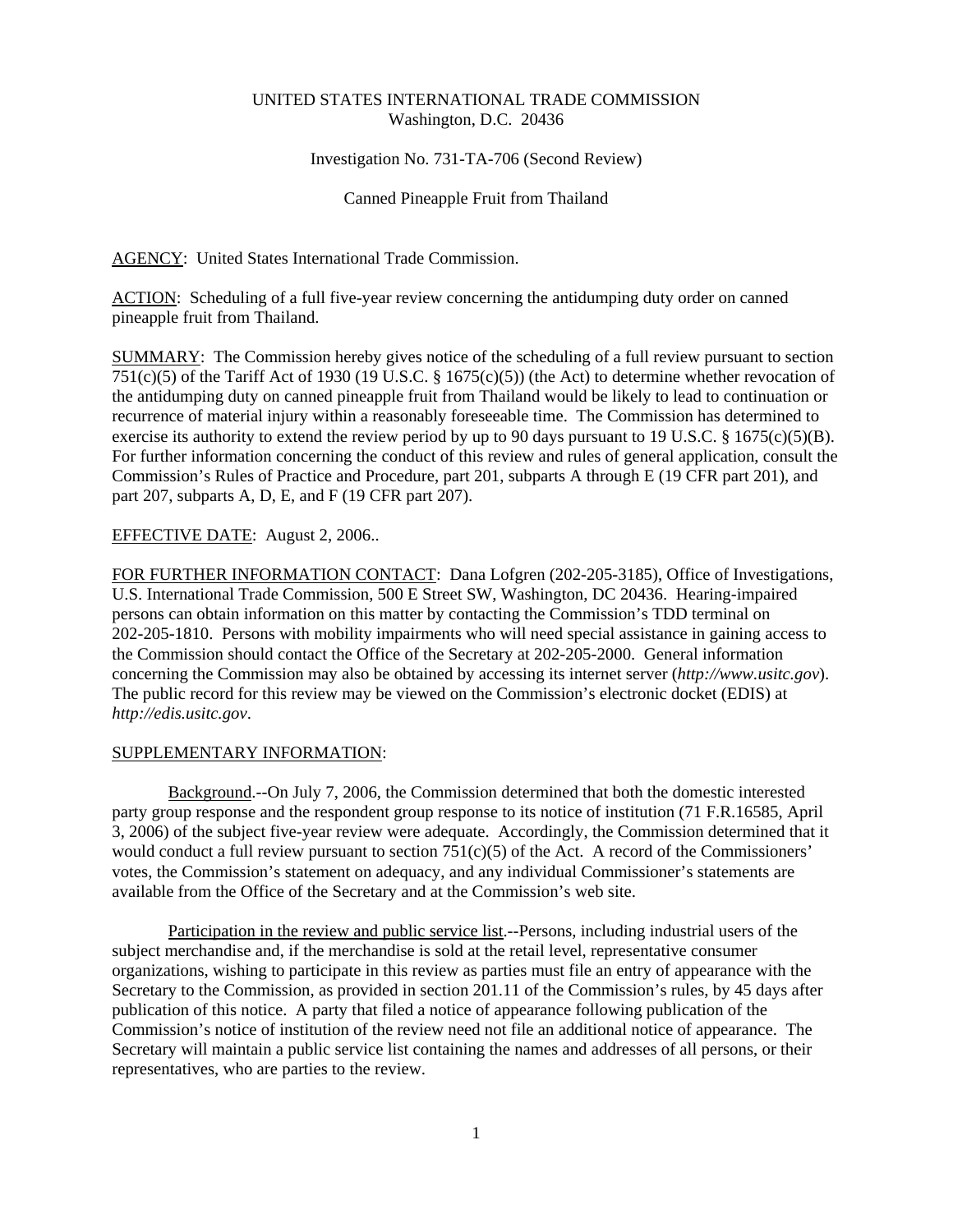Limited disclosure of business proprietary information (BPI) under an administrative protective order (APO) and BPI service list.--Pursuant to section 207.7(a) of the Commission's rules, the Secretary will make BPI gathered in this review available to authorized applicants under the APO issued in the review, provided that the application is made by 45 days after publication of this notice. Authorized applicants must represent interested parties, as defined by 19 U.S.C. § 1677(9), who are parties to the review. A party granted access to BPI following publication of the Commission's notice of institution of the review need not reapply for such access. A separate service list will be maintained by the Secretary for those parties authorized to receive BPI under the APO.

Staff report.--The prehearing staff report in the review will be placed in the nonpublic record on December 14, 2006, and a public version will be issued thereafter, pursuant to section 207.64 of the Commission's rules.

Hearing.--The Commission will hold a hearing in connection with the review beginning at 9:30 a.m. on January 18, 2007, at the U.S. International Trade Commission Building. Requests to appear at the hearing should be filed in writing with the Secretary to the Commission on or before January 8, 2007. A nonparty who has testimony that may aid the Commission's deliberations may request permission to present a short statement at the hearing. All parties and nonparties desiring to appear at the hearing and make oral presentations should attend a prehearing conference to be held at 9:30 a.m. on January 11, 2007, at the U.S. International Trade Commission Building. Oral testimony and written materials to be submitted at the public hearing are governed by sections 201.6(b)(2), 201.13(f), 207.24, and 207.66 of the Commission's rules. Parties must submit any request to present a portion of their hearing testimony in camera no later than 7 business days prior to the date of the hearing.

Written submissions.--Each party to the review may submit a prehearing brief to the Commission. Prehearing briefs must conform with the provisions of section 207.65 of the Commission's rules; the deadline for filing is January 4, 2007. Parties may also file written testimony in connection with their presentation at the hearing, as provided in section 207.24 of the Commission's rules, and posthearing briefs, which must conform with the provisions of section 207.67 of the Commission's rules. The deadline for filing posthearing briefs is January 29, 2007; witness testimony must be filed no later than three days before the hearing. In addition, any person who has not entered an appearance as a party to the review may submit a written statement of information pertinent to the subject of the review on or before January 29, 2007. On March 6, 2007, the Commission will make available to parties all information on which they have not had an opportunity to comment. Parties may submit final comments on this information on or before March 8, 2007, but such final comments must not contain new factual information and must otherwise comply with section 207.68 of the Commission's rules. All written submissions must conform with the provisions of section 201.8 of the Commission's rules; any submissions that contain BPI must also conform with the requirements of sections 201.6, 207.3, and 207.7 of the Commission's rules. The Commission's rules do not authorize filing of submissions with the Secretary by facsimile or electronic means, except to the extent permitted by section 201.8 of the Commission's rules, as amended, 67 Fed. Reg. 68036 (November 8, 2002). Even where electronic filing of a document is permitted, certain documents must also be filed in paper form, as specified in II (C) of the Commission's Handbook on Electronic Filing Procedures, 67 Fed. Reg. 68168, 68173 (November 8, 2002).

Additional written submissions to the Commission, including requests pursuant to section 201.12 of the Commission's rules, shall not be accepted unless good cause is shown for accepting such submissions, or unless the submission is pursuant to a specific request by a Commissioner or Commission staff.